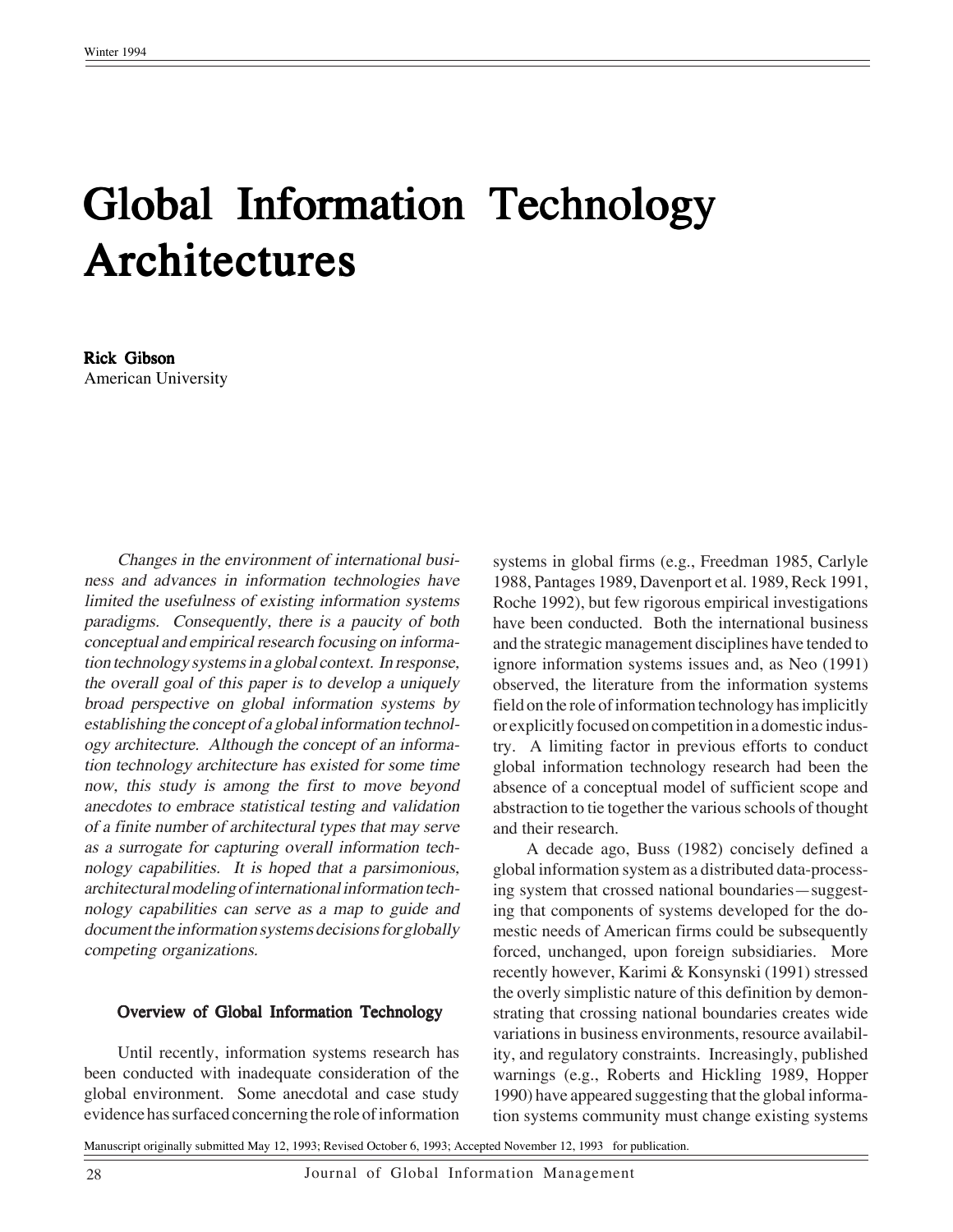to comply with overall corporate goals within the context of a single world market.

For the purposes of this study, the task of relating information technology to international concerns was made tractable by accepting Mandell's (1975) premise that foreign subsidiaries constitute a basic building block of the organizational structure of a global firm, and his related assertion that it was therefore appropriate for researchers to focus on the interface between headquarters and foreign subsidiaries to determine the nature of international information systems. Mandell and Grubb (1979) conducted an empirical study of American multinational firms to determine the nature of the headquarters-subsidiary information systems relationship. Their results suggested that the development of an integrated worldwide system was dependent on the overall size of the parent firm, its industry, and the nature of the foreign firm's extent of internationalization. The focus of this study was limited to the headquarters-subsidiary dyad as the unit of analysis. Thus, it was possible to alleviate confounding concerns related to organization size and the complexity resulting from the occurrence of a variety of information systems within a single firm. This approach was supported by Håkansson & Snehota's (1989) endorsement of a dyadic research approach that was based on their observation that organizations often operate in business environments that could be fully characterized by a limited number of interrelated, identifiable entities.

# An Architectural Approach

In separate publications, Fertuck (1992) and Best (1990) each differentiated between the information technology architect as a designer with concerns for effectiveness and the software engineer as a builder with concerns for efficiency. Clearly, the architect's definition of overall scope, specific frameworks and logical structure must precede the physical programming tasks in the development of an information system. This suggests that the achievement of an overall integrated structure for the information system is better understood by an architectural analogy than an engineering analogy. In like manner, Allen and Boynton (1991) reported that their research, case writing and consulting experiences illustrated the importance of the information systems architecture for globally competing firms.

The adoption of an architectural approach to information systems development has been recognized by several researchers (e.g., Brancheau & Wetherbe 1987, Latham 1990, Keen 1991, Moran 1992) as a key issue for information systems researchers during the next decade. In fact, Zachman (1987) contended that the increasing size and complexity of information technology implementations required that some logical construct be used for defining and controlling the interfaces and integration of the system components. Further, he suggested that the construct of an information technology architecture naturally emerged for the creation of such a descriptive framework. However, the search for a useful definition of an information technology architecture revealed not one, but several. Not surprisingly, there were nearly as many different definitions as there were studies of the topic. The popular use and frequent misuse of the term "architecture" have produced much ambiguity in the information systems research literature.

Sullivan (1982) suggested that an information systems architecture emerged slowly over time as organizations committed to some level of integration with an appropriate mix of form and context. As such, firms choose to concentrate, consecutively, on one of the information systems components: processing, data storage, communications or applications. Subsequent researchers chose to structure their approaches by targeting only one of these four components. Mano (1982), Ein-Dor & Segev (1982), and Aken (1989) defined the architecture strictly in terms of computing. Langefors & Sundgren (1975), Spencer (1985), Inmon (1989), and Meador (1990) focused on the data architecture. Barrett & Konsynski (1982) and Ahuja (1988) chose communications to define the architecture. Finally, Venkatraman (1991) and Keen (1991) defined the architecture in terms of applications.

More recently and perhaps most usefully, Karimi & Konsynski (1991) defined the corporate information systems architecture for a global firm as a high-level map of the information and technology requirements of the entire firm, composed of network, data, application and technology sub-architectures. This study extended their definition to incorporate planning, organization, and control techniques that Earl (1989) suggested would enable a complete information technology architecture to serve as a proactive forum for worldwide interaction.

Table 1 portrays six existing conceptual frameworks for information technology architecture classification that served to clarify and to justify this research framework for international information technology architectural capabilities.

By comparing these six frameworks, widespread support was found for describing information technology architectures by physical and logical component parts or elements. Also, compelling reasons emerged for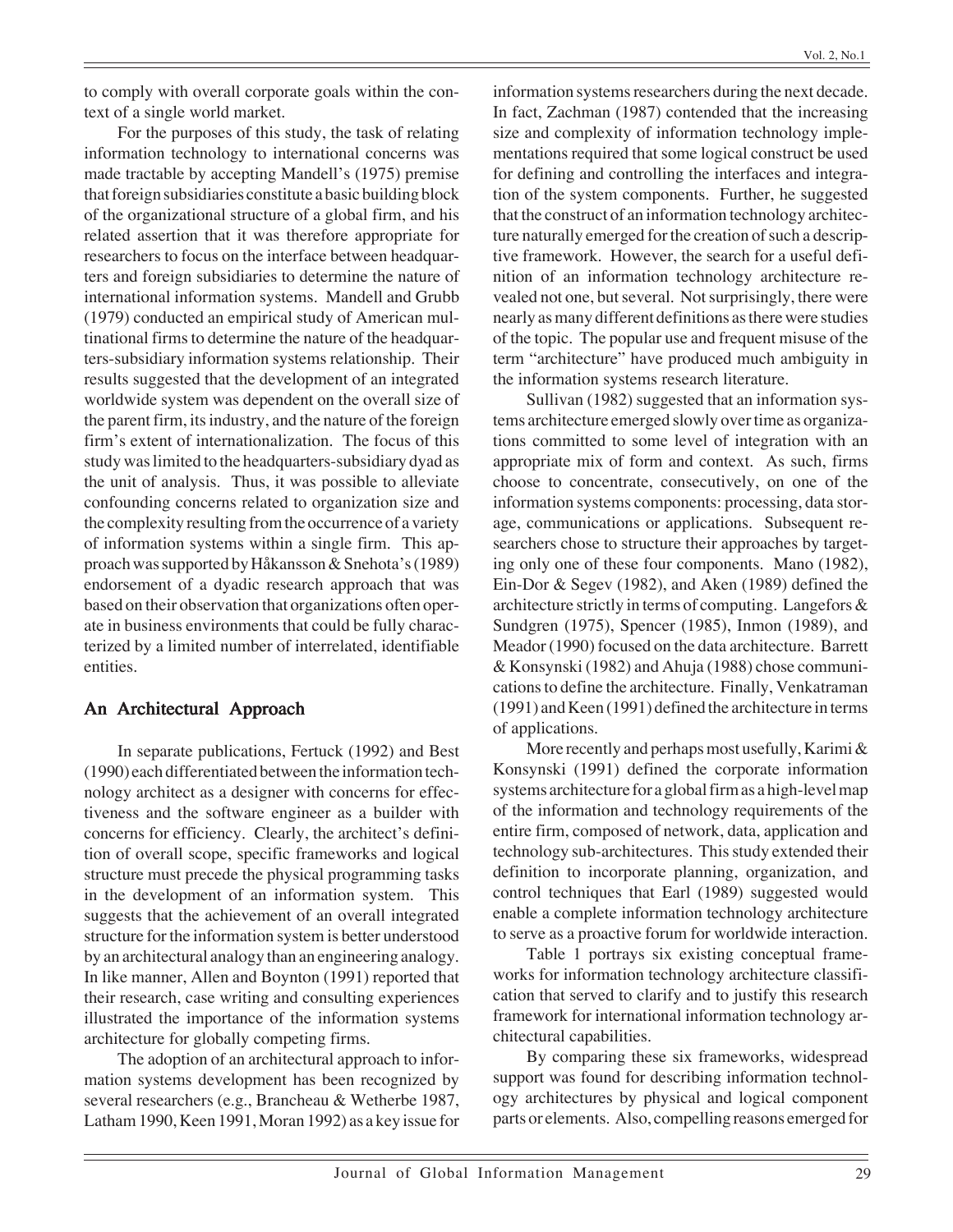| Sullivan (1982)                | Processing-oriented | Data-oriented             | Workstation-oriented |                         | Integration-oriented |
|--------------------------------|---------------------|---------------------------|----------------------|-------------------------|----------------------|
| Earl (1989)                    | Delayed             | Dependent                 | Drive                | Delivery                |                      |
| Sankar, Apte & Palvia (1993) 1 |                     | $\overline{c}$            | 3                    | 4                       | 5                    |
| Allen & Boynton $(1991)$       | Low Road            | Hybrid                    |                      | High Road               |                      |
| Madnick (1991)                 | Minimal             | Partial<br>Full Mainframe |                      | <b>Full Distributed</b> |                      |
| Roche (1992)                   | Centralized         | Independent               | Duplicated           |                         | Cooperative          |

Table 1: Comparative Summary of Six Architectural Frameworks

conceptualization of the global information systems capabilities using a range of three to five generic architectures. However, there was less agreement on how these components could be described or measured to arrive at a finite number of types of information technology architectures. Although there was support in the literature for including business functions and contextual requirements in the architecture description, there was no guidance as to how the proposed synergy should be incorporated. This absence of consensus was considered typical of efforts at taxonomy construction in an emerging research area. By examining the various ways in which information technology architectures have been defined in the above research frameworks, it was possible to argue for a finite number of generic architectural descriptions.

The following sections highlight the research literature references that were used to develop stipulative definitions of the seven information technology architecture elements selected to facilitate measurement of the international information technology architecture construct.

Computing Compatibility. Senn (1992) contended that multinational firms were increasing their emphasis on uniformity through common computer systems in order to increase the compatibility required for global interoperability. Comparably, Roche (1992) asserted that preliminary measurements of the global distribution of the information technology infrastructure indicated that regardless of their strategy, multinationals tended to keep the bulk of their data processing capability in their home country—suggesting a high degree of centralization and associated compatibility of the computing hardware and operating system software. King and Sethi (1992) contended that this element could be appraised by degree (very low--very high) of compatibility, a measure that directly corresponded to Mandell's (1975) interest

in the number of common systems. Steinbart and Nath's (1992) measured compatibility by establishing the existence of worldwide hardware standards manuals.

Data Transparency. Operationalization of the data element in this study was by degree of transparency--a measure of the ability of the distributed database management system to support access and retrieval of data that Ceri and Pelagatti (1984) suggested as an extension of the common notion of data independence. On the premise that the relative importance of data interchange would be reflected in increased data transparency, electronic data sharing was measured by adapting Sullivan's (1988) assessment of the importance of data exchange between headquarters and subsidiaries. Questions concerning headquarters access to subsidiary data and data structure standardization were adapted from Egelhoff's (1988) study of headquarters-subsidiary data integration. Goodhue et al. (1988) discovered that an alarming majority of firms focused data management efforts on a limited set of data files serving only a portion of the firm and served as the source for questions about replicated data, database control and data purpose.

Communications Connectivity. Madnick (1991) suggested that newly emerging, enhanced information technology architectures provided opportunities for the increased connectivity demanded by the forces of globalization. Egelhoff's (1992) discussion of routineness and interdependency formed the basis for questions on routineness of communication and associated directionality. These were Gutman-like scales in consideration of the somewhat obvious reality that a communications medium capable of supporting non-routine and/or reciprocal transmission could easily provide routine, sequential support as well. Madnick (1991) suggested several questions to capture the information technology communications platform features and these were combined to form an assessment of communication technologies.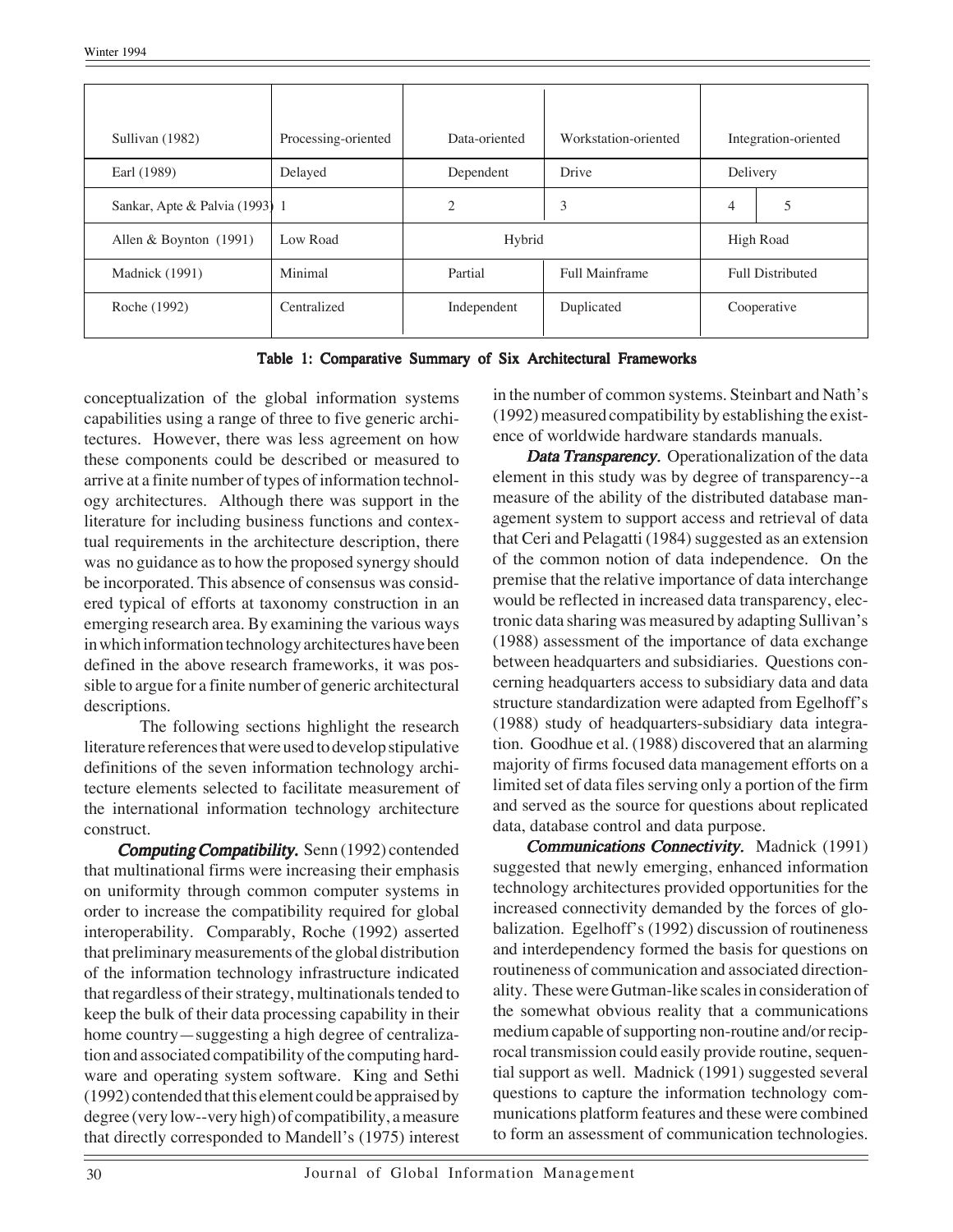Data transmission frequency and data transmission volume questions mirrored Steinbart and Nath's (1992) communication frequency and volume measures of data transmission in the international environment.

Applications Functionality. Roche (1992) explained that understanding the global distribution of applications was a very different issue than understanding global infrastructures. Applications were easily distributed through communication networks, but this did not guarantee their functional use. Li and Rogers (1991) considered the extent of practical business applications that a firm could utilize, ranging from simple cost reduction to competitive weapons. Runge (1988) conducted a study in which motivation for new applications could be measured. Questions about applications development and migration of subsidiary applications to headquarters were modifications of Selig's (1983) queries concerning whether software packages developed at headquarters were implemented by foreign subsidiaries. Best practices applications and joint application development questions were distilled from Ives and Jarvenpaa (1991).

Information Technology Planning. Several researchers have examined long range information technology planning. Mandell (1975) questioned the existence of formal, long range information technology plans for worldwide operations. Trippi and Salameh (1989) suggested scaled components for measuring information technology planning and decisions. Madnick (1991) contented that a flexible information technology architecture supported both reactive and proactive information technology planning. Selig (1983) questioned information systems planning issues such as planning horizon length, integration with business plans, and reasons for conducting planning. The strategic impact of information technology was measured by a modification of Deans' (1989) use of a seven-point scale ranging from extremely low to extremely high. Information technology objectives were measured like Lederer and Sethi (1991), who combined the findings of prior studies to develop a five-point scale for planning methodology assessment on issues of objectives, new project identification, overall hardware plans and planning horizons.

Information Technology Organization. Karimi and Konsynski (1991) used an oblique method for describing the continuum from decentralized to centralized extremes of information technology structural reporting. Sung (1988) questioned the contention that the complexities of international operation forced an increase in the sophistication of global information technology systems themselves and also required a corresponding increase in the degree of subsidiary autonomy. In like manner, Selig (1982) suggested that the complexities of international operation force a higher degree of decentralization. Henderson & Venktraman (1989) defined the organization of the information technology function as the degree of centralization of a particular internal arrangement of roles and resources.

**Information Technology Control.** Li  $\&$  Rogers (1991) depicted headquarters control using measures of formality and issues such as pricing of services. Ives and Jarvenpaa (1991) suggested that information technology control may range from independent to integrated. Doz & Prahalad (1981) observed that as foreign subsidiaries mature they became autonomous with regard to resources controlled by headquarters. Selig (1983) openendedly asked how firms monitored global information technology activities and also asked for a closed-end rating along a continuum from strongly centralized control to total autonomy.

Thus, the stipulative definition used in this study considered the international information technology architecture as a high-level map of the information and telecommunications technological capabilities of the firm as a global entity, composed of four physical elements of computing compatibility, data transparency, communications connectivity and applications functionality, and inclusive of three logical elements of planning, organizing and control. By combining the key characteristics of the architecture element descriptions derived from the extant literature it was possible to arrive at a composite representation scheme, parsimoniously reiterated in Table 2, to operationalize the elements of four generic architectural types. This concept of generic architecture types came from Targowski's (1990) premise that a finite number of architectures exist that could be described by an elementary definition of major components, which cannot be reduced to a more primitive level of description.

Although a full combinatorial approach using only three (low, moderate and high) labels for the relative capabilities of the seven elements would yield more than four architectural types, the justification for using a restricted number of chosen types clearly emerged from a careful study of the relevant literature. Prior studies, e.g., Sankar, Apte and Palvia (1993), invariably sought to focus on a limited number of feasible and optimal arrangements rather than all possible combinations. The overlapping reference literature characterization of three of the four architectures—Types I, III and IV—created the expectation of values ranging from low to moderate to high for levels of the seven elements. Conversely,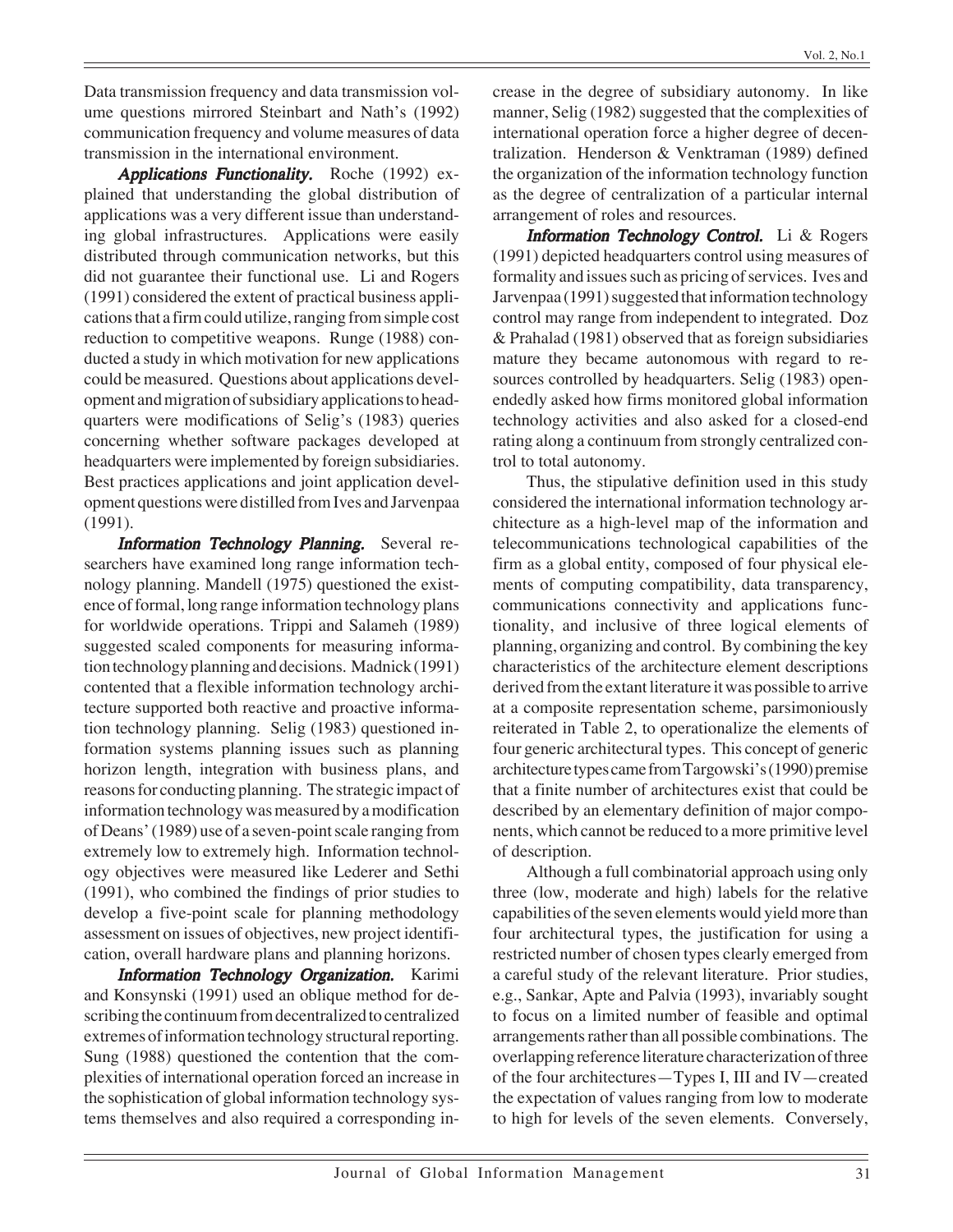| Element                                   | Type I                                                           | Type II                                                       | Type III                                                         | Type IV                                                                              |
|-------------------------------------------|------------------------------------------------------------------|---------------------------------------------------------------|------------------------------------------------------------------|--------------------------------------------------------------------------------------|
| Computing Compatibility                   | Large headquarters systems<br>incompatible with<br>subsidiaries  | Locally tailored,<br>cooperative systems                      | Self-reliant, compatible<br>functional unit systems              | Fully compatible,<br>integrated systems                                              |
| Data Transparency                         | Low sharing of isolated<br>data                                  | Specialized Databases                                         | Multiple local data<br>systems, some sharing                     | Continuously shared,<br>highly transparent data                                      |
| Communication Connectivity                | Very low frequency and<br>volume of routine data<br>transmission | Low volume of routine<br>and non-routine data<br>transmission | Moderate frequency<br>and volume of routine<br>data transmission | High frequency and<br>volume of both routine<br>and non-routine data<br>transmission |
| Applications Functionality                | Local, cost reduction<br>applications                            | Innovative Applications                                       | A few common<br>functional area<br>applications                  | Sharing of best practices<br>applications                                            |
| <b>Information Technology</b><br>Planning | Efficiency goals, non-<br>strategic planning                     | Value maximization<br>objectives                              | Resource-based<br>planning                                       | Integrated information<br>technology and strategic<br>planning                       |
| Information Technology<br>Organization    | Back room, no formal<br>reporting                                | Middle Management<br>Level                                    | Functional business unit                                         | Complex, hybrid                                                                      |
| Information Technology<br>Control         | Tight control of subsidiary<br>information technology            | Headquarters support<br>but local control by<br>subsidiary    | Headquarters-imposed<br>budgetary<br>control                     | Shared responsibility and<br>control                                                 |

Table 2: Comparison of Generic Architecture Types

there was little consensus, and several contradictions in the reference literature characterization of the Type II architecture. Ultimately it was decided that the Type II architecture could be distinctly characterized by its logical elements. Using major points of agreement in the literature, the capabilities of the four generic architecture types are summarized in next sections.

Type I Architecture Capabilities. Low levels of computing compatibility, data transparency, communications connectivity and applications functionality characterize the physical elements of the Type I architecture. Egelhoff (1992) contended that the resulting, limited information processing capabilities were appropriate only for transmission of financial data and for decisions such as a routine price change on an existing product to a foreign marketing subsidiary. In terms of the logical architectural elements, the planned objectives center on measurable financial benefits. Information technology has no strategic impact because related opportunities or threats are not yet perceived. Organization is by a backroom department, not formally noticed by higher level managers.

**Type II Architecture Capabilities.** The lack of agreement in the research literature required characterization of the Type II architecture primarily by its logical elements. The elevated status and influence of information technology planning, organization and control mirror the perceived importance of information technology

to the firm's current and future business. Allen and Boynton (1991) explained that such an architectural arrangement was capable of serving as a catalyst for change. Firms attempt to reorient information systems to the pursuit of innovation, which results in several global systems co-existing, each tailored to local language and other regional needs. The information technology function is organized on a par with other business functions.

Type III Architecture Capabilities. This architecture type reflects the dependence of a foreign subsidiary on stable and reliable automation, processing and communications capabilities. Earl (1989) suggested that under these conditions technology solutions are pragmatic and follow de facto industry standards. The predominant requirement is for reliability, which makes technological risks inappropriate. Consequently, moderate levels are expected for the physical and logical elements of this architecture.

Type IV Architecture Capabilities. With information technology embedded in a core business activity, such as a foreign manufacturing subsidiary, a firm can be classified in McFarlan's (1984) strategic quadrant and can be expected to seek information technology opportunities to achieve the flexibility needed to adapt to new, dynamic environments. Thus, the information technology architecture, by definition, must be integrated with business plans. Traditional, tidy responsibility and authority give way to hybrid arrangements, with high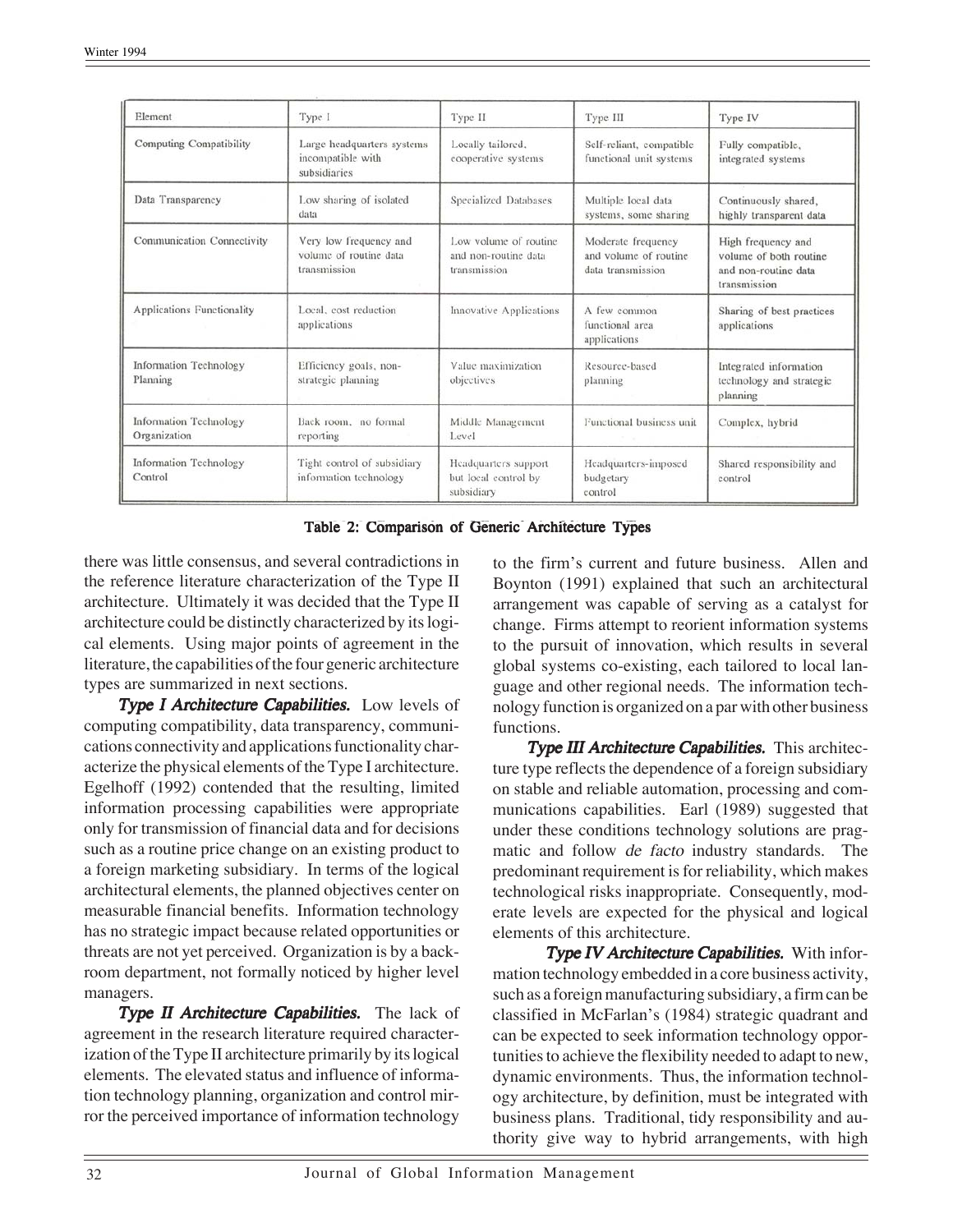subsidiary autonomy designed to drive and develop integrated information systems. In an effort to limit associated technological confusion, these organizations elevate information technology to top managerial levels in the organization. Adopting a "best practices" approach, ideal applications are identified and reengineered using automated development methodologies for worldwide adoption.

## Research Method

Adapting the steps developed by Kerlinger (1964), a multi-step process for questionnaire development was utilized in order to maximize the reliability and validity of the results. As Step 1, stipulative and operational specification of the domain of the architecture construct preceded any attempt to develop survey questions. For Step 2, the existing literature was reviewed on the premise, supported by Lucas (1991), that concerns about data validity could be substantially reduced by the use of survey questions that were previously judged as valid. The literature review provided a source for potential questionnaire items and scales, as well as methodological treatments from related research efforts. These preexisting questionnaire scales were modified to improve their international incisiveness. Several questionnaire items were developed for each of the seven architectural elements in order to conform to Venkatraman and Grant's (1986) contention that multi-item measures are needed in order to examine within-group differences.

Finally, for Step 3, pretests of the survey instrument were conducted by use of a prototype questionnaire that was provided to eight information technology executives. These executives were asked to evaluate the questionnaire wording in terms of comprehension and content validity. The pretest measures provided both refinement of the questionnaire items and confirmation of content validity.

The survey was distributed by mail to a sample of firms selected by cross-referencing the World Trade Academy Press Directory of American Firms Operating in Foreign Countries with the InformationWeek list of the five hundred American firms considered to be the largest and best users of information technology. The survey questionnaire was initially mailed to an identified senior information technology executive for two hundred and seventy two American firms. It was expected that firms would have many subsidiaries, each with unique strategic roles and corresponding information technology resources. In consideration of this, and to maximize variability in responses, each survey participant was instructed to consider two typical foreign subsidiaries with information technology linkages to corporate headquarters that differed from one another in their strategic role, information technology sophistication and/or geographic location. The final response rate was nearly 23%.

# Data Analysis

The central idea in the analysis of the survey data was to examine whether the seven elements of the information technology architecture construct captured distinct, generic architectural forms. In addition to the descriptive statistics and measures of association commonly associated with survey research, multivariate techniques were adopted as extensions of univariate and bivariate analysis because Hair et al. (1992) reported that researchers should use several variables as indicators to provide a better perspective on the differing facets of complex phenomena. Two pertinent, inferential multivariate techniques were utilized: cluster analysis and multiple discriminant analysis.

## Cluster Analysis

Cluster analysis was selected for developing meaningful, mutually exclusive groups based on similarities among entities because it remains the dominant technique for taxonomic inquiries such as this. As a data reduction procedure, this technique objectively fashioned a concise, understandable description of the observations with minimal loss of information. As a first step, an agglomeration method was used to calculate the Euclidian distance between the two most dissimilar points of the clusters being combined at each stage. Small coefficients indicate that fairly homogeneous clusters are still undergoing the process of being merged. Large coefficients indicate that clusters contain quite dissimilar members. Thus, the coefficients served as a guide in deciding how many clusters are needed to represent the data. Hair et al. (1992) asserted that since cluster analysis is so sensitive to outliers--observations with substantial differences between actual and estimated values--that such observations may be discounted or even eliminated from the analysis as unrepresentative. Favorably, a specific empirical test to identify outliers in the research sample proved statistically insignificant. Cluster analysis validation was accomplished by a second, non-hierarchical analysis using the cluster centroids (group means) as seed values.

Jarillo and Martínez (1990) performed cluster analy-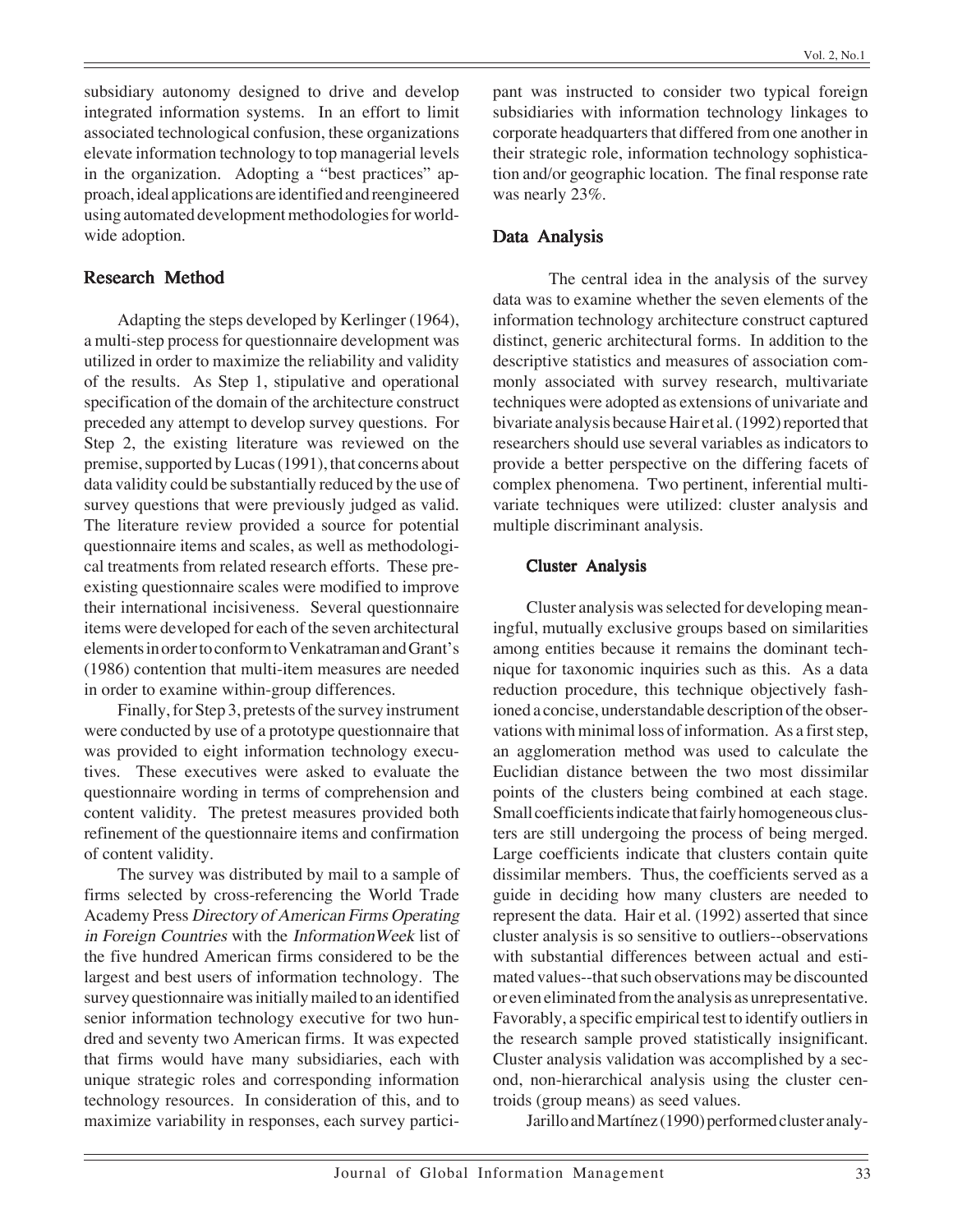| 8.32<br>11.75<br>6.8<br>16.8<br>16.1<br>13.2<br>4.6                                   |                               |  |  | COMP DATA COMM APPL PLAN ORGN CONT |  |
|---------------------------------------------------------------------------------------|-------------------------------|--|--|------------------------------------|--|
|                                                                                       | Between Group Mean<br>Squares |  |  |                                    |  |
| 0.33<br>0.60<br>0.68<br>0.46<br>0.56<br>0.76<br>Within Group Mean Squares 0.62        |                               |  |  |                                    |  |
| $19.5*$<br>$10.1*$<br>$48.0*$<br>$F$ ratio<br>$36.2*$<br>$13.2*$<br>$23.4*$<br>$6.0*$ |                               |  |  |                                    |  |
| Significance of $F * p < 001$                                                         |                               |  |  |                                    |  |

| Architectural Element | Type I |      |      | Type II Type III Type IV |
|-----------------------|--------|------|------|--------------------------|
| <b>COMP</b>           | 1.83   | 2.32 | 3.70 | 4.48                     |
| <b>DATA</b>           | 1.82   | 1.69 | 2.38 | 3.40                     |
| <b>COMM</b>           | 1.91   | 2.02 | 2.80 | 3.99                     |
| <b>APPL</b>           | 1.41   | 2.27 | 2.17 | 3.32                     |
| <b>PLAN</b>           | 1.71   | 4.05 | 2.69 | 4.08                     |
| <b>ORGN</b>           | 1.47   | 2.88 | 2.57 | 3.12                     |
| <b>CONT</b>           | 1.93   | 2.39 | 2.43 | 3.28                     |



sis in order to classify the subsidiary strategies of fifty Spanish multinational manufacturing firms into three generic strategies. Following their approach, the survey results for this study presented in Table 3 showed a very good, highly significant clustering of the data into four information technology architecture types with variance among the elements between each type far greater than variance within each type. The seven architectural elements were treated as latent constructs and their corresponding operational labels were: computing compatibility (COMP), data transparency (DATA), communications connectivity (COMM), applications functionality (APPL), planning (PLAN), organization (ORGN) and control (CONT).

These results support the initial conjecture regarding the generic architecture types. As shown in Table 4, a cluster grouping clearly emerged with low values (1.41 to 1.93) for all seven elements with relatively low variability. A total of nineteen foreign subsidiaries were grouped as Type I architectures based on these values. A second cluster grouping emerged with a high value for planning and moderate values for organizing and controlling and with low to moderate values for the physical elements. Eleven subsidiaries were grouped as Type II architectures based on these values. A third cluster grouping emerged with moderate values (2.17 to 2.80) for six of the seven elements. The seventh element, COMP, was still moderate at a value of 3.7, but was relatively higher than the other elements. A total of sixty-three subsidiaries were grouped as Type III architectures based on these values, thus forming the largest single grouping. Finally, a cluster grouping emerged with moderate to high values for all seven elements. A total of twenty subsidiaries were grouped as Type IV architectures based on these values.

## Discriminant Analysis

Multiple discriminant analysis was used to examine the differences in architecture types and to predict the likelihood that a subsidiary architecture would belong to a particular type based on the observed values of the seven architectural elements. Egelhoff (1988) utilized discriminant analysis to test how well multinational firms achieved a simultaneous fit between structure and strategy. Hair et al. (1992) suggested that if the total sample could be divided into groups based on a variable that was multichotomous then multiple discriminant analysis was appropriate and useful to explain group differences and to predict the likelihood that an entity belonged to a particular group.

As seen in Table 5, all seven elements had sufficient discriminating power to enter and remain in the function, and all three discriminant functions were significant based on Wilks' Lambda, which is the ratio of withingroup sum of squares to the total sum of squares. Hair et al. (1992) suggest ignoring the sign, which denotes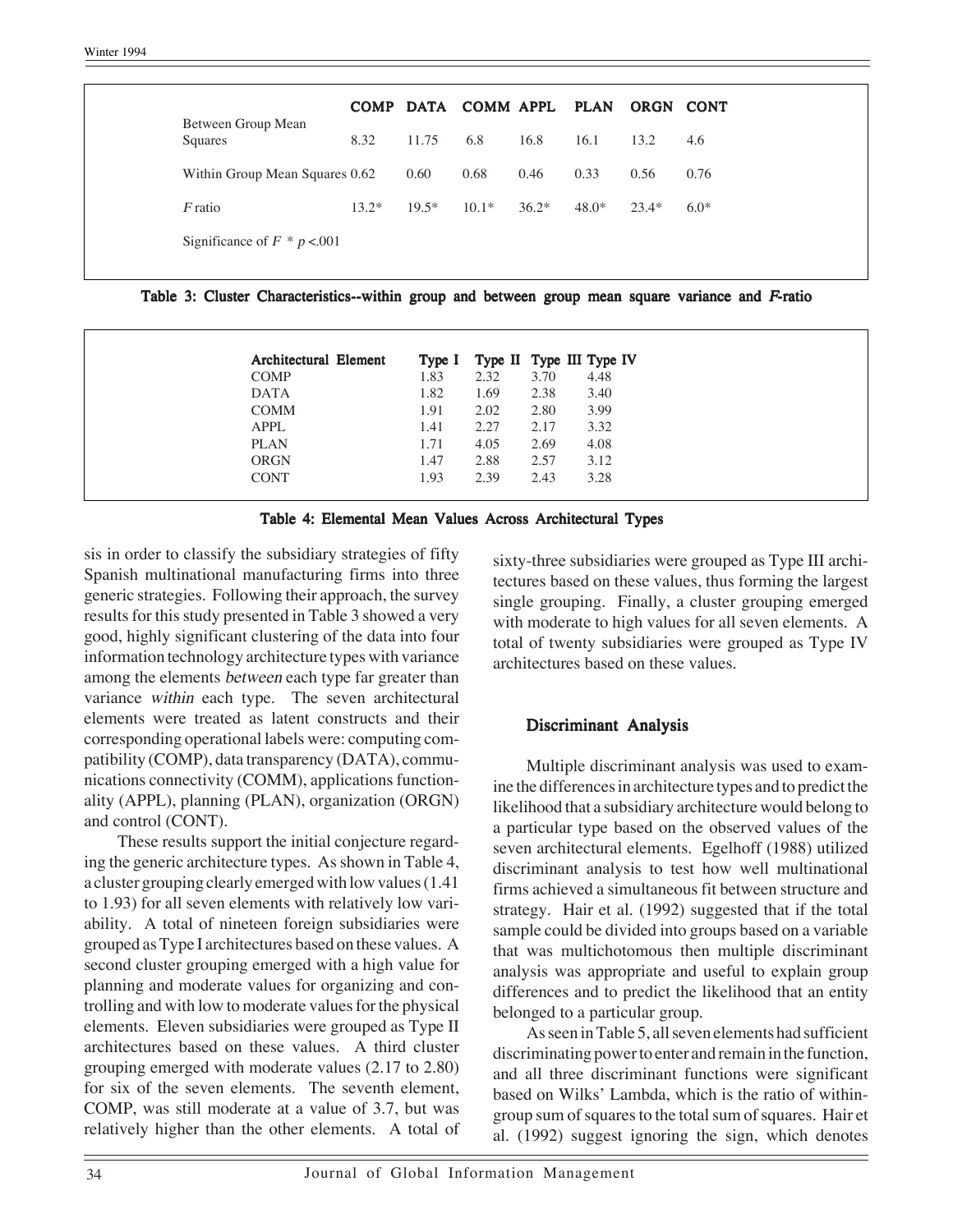| <b>Architecture Elements</b> | <b>Discriminant Functions</b> |            |            |
|------------------------------|-------------------------------|------------|------------|
|                              |                               | 2          | 3          |
| <b>COMP</b>                  | .54752*                       | .50959     | .39862     |
| <b>DATA</b>                  | .38083                        | .25147     | $-.60962*$ |
| <b>COMM</b>                  | .39077                        | .21837     | $-.39833*$ |
| <b>APPL</b>                  | $.55817*$                     | $-.15434$  | $-.34283$  |
| <b>PLAN</b>                  | .50579                        | $-.68938*$ | .12896     |
| <b>ORGN</b>                  | .38531                        | $-.18782$  | .57749*    |
| <b>CONT</b>                  | .28080*                       | .09880     | $-.21273$  |
| Canonical Correlation        | .9175                         | .7403      | .4624      |
| Wilks' Lambda                | .0562                         | .3553      | .7862      |
| Significance $* p < .001$    |                               |            |            |

| Table 5: Discriminant Analysis of Architecture Elements |  |  |  |  |
|---------------------------------------------------------|--|--|--|--|
|---------------------------------------------------------|--|--|--|--|

whether the variable makes a positive or a negative contribution, and focusing instead on the magnitude of the standardized discriminant weight. Given that the primary interest was on the contribution of the variables, interpretation of the discriminant loadings was done without regard for sign.

A complete understanding of the discriminant analysis findings required consideration of both discriminant loadings in Table 5 and the centroids of the groups measured along the three discriminant functions shown in Table 6, which presents the results of a discriminant analysis application of Bayes' rule for estimating the probability that the subsidiaries were grouped correctly. For each architecture type the number of subsidiaries that would be classified as that type on the basis of the discriminant loadings was calculated.

Compared to the cluster analysis groupings discussed earlier, the discriminant model predicted identical information technology architecture type classifications for 96% of the subsidiaries. More importantly, the standardized discriminant coefficients indicated the relative contribution of each of the seven architectural elements to the discriminant function. Table 5 showed that the first discriminant function primarily measured COMP, APPL and CONT and Table 6 showed that this first discriminant function was the best at discriminating among all four architecture types. Similarly, the second discriminant function, based on PLAN, uniquely discriminated Type II architectures from the other three types—thus supporting the initial premise that the logical elements best characterize Type II architectures. This fundamental uniqueness that materialized regarding Type II architectures parallels its characterization within the reference literature. The varied descriptions corresponding to the Type II architecture included labels such as: workstation-oriented, intellectual synergy, reactive and duplicated. Thus, not unexpectedly, the empirical results showed that the Type II architecture does not manifest itself as clearly as the other types.

Finally, the third discriminant function, predominantly measured DATA, ORGN and COMM, but failed to distinguish among the architecture types. Wilks' lambda, calculated for all three discriminant functions, indicated that the first discriminant function had the highest total variability attributable to the differences in the architecture types, whereas, the third discriminant

| Generic Type | Discriminant Analysis               | <b>Cluster Analysis</b>          | <b>Discriminant Function</b> |           |  |  |
|--------------|-------------------------------------|----------------------------------|------------------------------|-----------|--|--|
|              | <b>Predicted Number</b><br>in Group | <b>Actual Number</b><br>in Group |                              | 3<br>2    |  |  |
|              | 20                                  | 19                               | $-3.48127 - 17459$           | .64091    |  |  |
| П            | 13                                  | 11                               | $-.61619$ 3.09619            | $-.38225$ |  |  |
| Ш            | 59                                  | 63                               | .143756 -.62103              | $-.37757$ |  |  |
| IV           | 21                                  | 20                               | 3.76787<br>.19744            | .65708    |  |  |

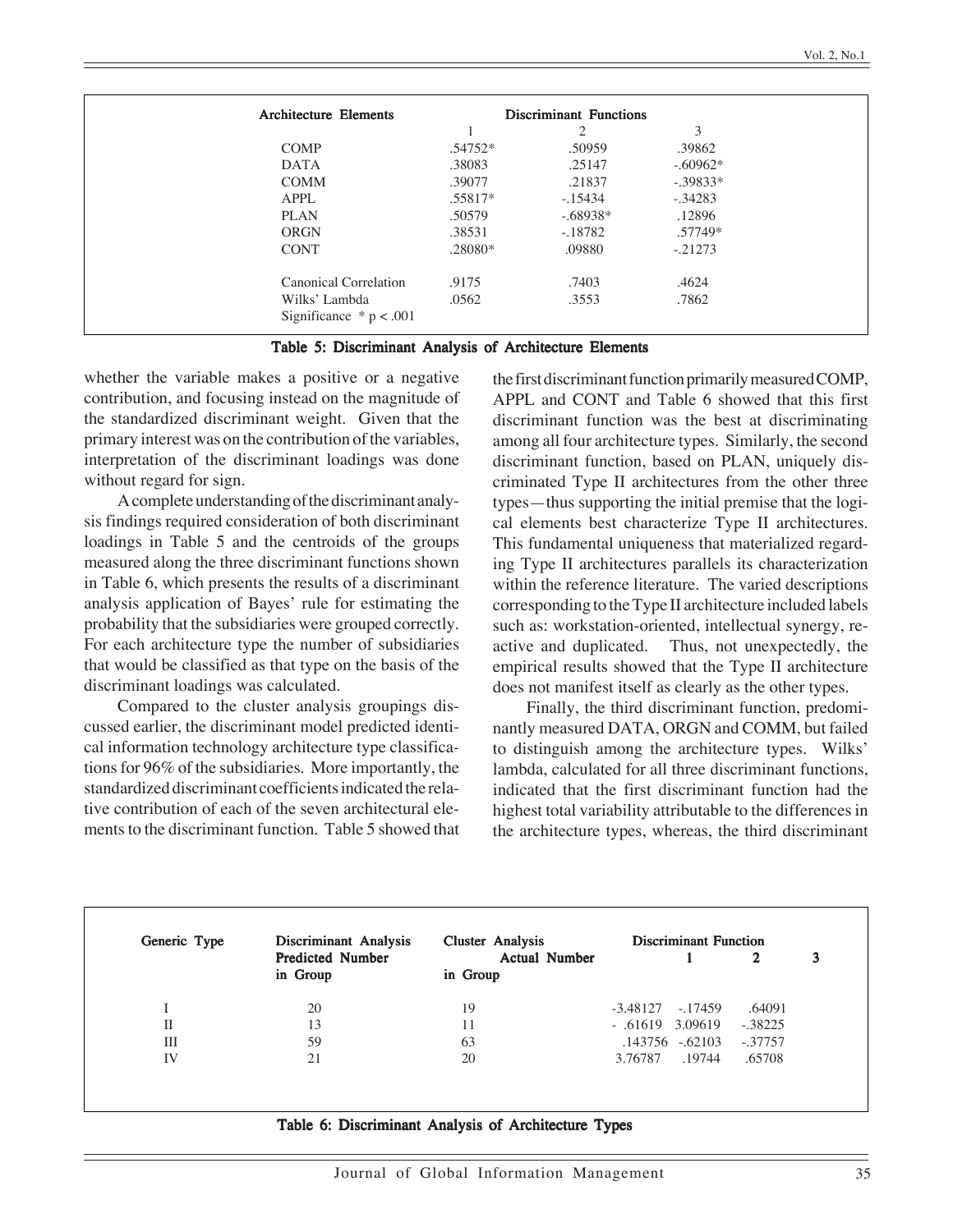function remained far enough from a value of 1 that would have suggested no difference in architecture types. Nevertheless, the inclusion of all seven elements in the discriminant function at statistically significant levels supported the contention that the complexities of international operation force a consideration of all seven elements as dimensions for the international information technology architecture.

#### Limitations of this Research

Restriction of this study to the American headquarters-foreign subsidiary dyad of firms recognized as leaders in information technology use was undoubtedly convenience sampling. Of course, a limitation of this sample choice is the imprudence of extending these findings to firms with different corporate nationalities. Other significant, self-limiting, methodological choices directly affected the generalizability of the findings. The focus on information technology rather than information systems omits all consideration of human resources and related issues. Of course, attempts to overcome these limitations provide opportunities for future research.

The most obvious and natural extension of this work is a study of foreign headquartered firms with American subsidiaries. Presently, it is unclear whether the highly sophisticated and unregulated nature of the computer and telecommunications industries in America will be the primary determinant of architecture choices, or whether foreign management policy and practice will be the controlling determinant. In like manner, given the established differences in domestic and international information systems, it may be interesting to apply this survey questionnaire in an examination of the domestic information technology architectures of American firms. Furthermore, for completeness and for comparison, the information technology architectures of American firms that are not globally competing organizations (e.g., utilities, railroads) should be examined.

A second natural extension is the examination of international information technology architectures for inter-subsidiary and inter-organizational structural arrangements. It would be interesting to see if the same four types emerge. Furthermore, it would be worthwhile to study the evolution of architectures longitudinally, over time. For example, it would be useful to establish whether firms are using the Type II architecture as an end goal or as a transitional architecture.

## Conclusion

The findings of this study can be summarized as two pivotal findings worthy of further discussion. First, the literature review permitted the stipulation of a clear, concise, and complete definition of the global information technology architecture construct. Rigorous testing of this multi-dimensional, seven-element definition produced statistically significant results. Second, the seven elements of the information technology architecture construct captured four distinct information technology configurations—generic architectures. Overall, the reported mean values of the critical elemental dimensions varied among the architectural types in ways that were consistent with the extant conceptual rationale and scant empirical evidence. Moreover, within each of the four generic architecture types, certain elements appeared to overshadow others in the resulting classification. Using the most significant elements, it is possible to categorize operational units of international firms into four generic architectural types.

Mandell's (1975) pioneering empirical study of the parent-subsidiary interface for global information systems revealed a comparable total of four foreign subsidiary information technology configurations ranging from autonomous to fully integrated. Although this work parallels his finding of a finite number of information technology arrangements, the results challenge his use of data linkage, firm size and industry as the only critical determinants of information technology configuration. Similarly, Zachman (1987) used only three perspectives: data, applications process, and communications network. Given that the discriminant analysis findings suggested the least significance for data and communications elements, attempts to differentiate among this sample of subsidiaries on only these three dimensions, would have produced highly confounded results.

These results support Sankar, Apte & Palvia's (1993) contention that global firms seek to compensate for the negative impacts and reinforce the positive impacts of information technology architectural alternatives. Allen and Boynton (1991) suggested that architectural choices vary between low road (decentralized) and high road (centralized) extremes. This study's discovery of several firms that utilized Type I architectures supported their description of the low road architecture as natural, fast, innovative, and local group-oriented. Moreover, their proposed low road drawbacks--problems with integration and integrity--may explain the more frequent observance of higher order architectures.

Earl (1989) treated the information technology ar-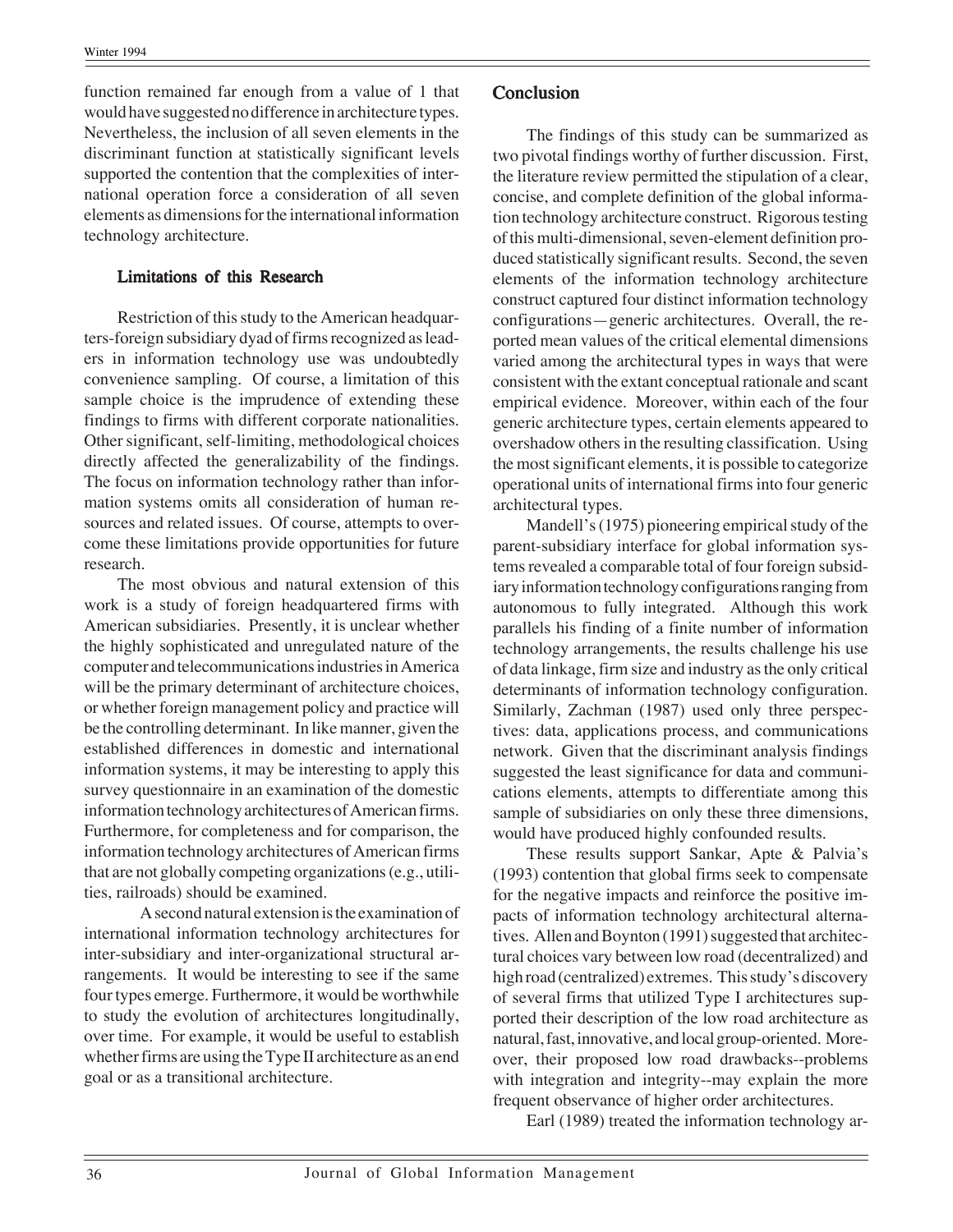chitecture as a technology framework in which information technology activities cannot be implemented, or even formulated unless properly planned, organized, and controlled. The observed significance of the information technology planning, organization and control elements in this study provides empirical support for his framework. For example, findings about Type IV architectures demonstrate the need for consistent information technology frameworks that share a common base (high computing compatibility), provide shared information (high data transparency), and facilitate transnational processing (high applications functionality).

In sum, while this study has replicated many findings from previous studies, several new findings have also emerged and been established. It was especially appealing to consider these results in light of the criticism of the information systems profession as too often developing systems that only reflected the status quo and thus failed to anticipate future requirements. The results of this study have highlighted the value of a broader focus for identification of both optimal and feasible information technology architectural choices. Rather than treating these four generic architectural types as linear growth stages, perhaps it is more useful to adopt a contingency perspective--one that suggests that a single distinct architectural type is most appropriate for a given situation. As the situational factors change, so to must the choice of architecture type.

These findings offer a useful framework for global information systems professionals to use in deciding whether they are proceeding on the right course or whether a steering action is needed. Even a cursory look at the practitioner literature reveals that a more flexible, enterprise-wide type of information technology architecture has been the focus of considerable attention by many leading-edge business organizations. Although many of the firms in this study continue to utilize Type III architectures to concentrate on specific applications, an enlightened few firms are adopting Type IV architectures. These firms have apparently realized that capturing the real benefits of global information technology requires the existence of an enterprise-wide, integrated, strategic information technology architecture.

#### References

Ahuja, V. (1988). Common communications support in systems application architecture. IBM systems journal 27 (3): 264-281.

Aken B. R., Jr. (1989). Large systems and enterprise systems architecture. IBM systems journal 28 (1): 4-14.

Allen, B. & Boynton, A. (1991). Information architecture: In search of efficient flexibility. MIS quarterly 15 (December), 435- 442.

Barrett, S. & Konsynski, B. (1982). Inter-organization infor-

mation sharing systems. MIS quarterly (Special Issue).

Best, L. (1990). Application architecture: Modern large-scale information processing. New York: John Wiley & Sons.

Brancheau, J. C. & Wetherbe, J.C. (1987). Key issues in information systems management. MIS quarterly 11 (March), 23-45.

Buss, M. (1982). Managing international information systems. Harvard business review (September-October): 153-162.

Carlyle, R. E. (1988). Managing IS at the multinational. Datamation (March 1): 54-57.

Ceri, S. & Pelagatti, G. (1984). Distributed databases: Principles and systems. New York: McGraw-Hill.

Davenport, T. H., Hammer, M. & Metsisto, T. J. (1989). How executives can shape their company's information systems. Harvard business review (March-April), 130-134.

Deans, P. C. (1989). The transfer and management of information systems technology in the international environment: Identification of key issues for managers in U.S.-based multinational corporations. Ph.D. dissertation, University of South Carolina.

Doz, Y. L. & Prahalad, C.K. (1981). Headquarters influence and strategic control in MNCs. Sloan Management Review. 15-29.

Earl, M. J. (1989). Management strategies for information technology. New York: Prentice Hall.

Egelhoff, W. G. (1988). Organizing the multinational enterprise: An information processing perspective. Cambridge: Ballinger Publishing Co.

\_\_\_\_\_\_\_\_. (1992) Information-processing theory and the multinational enterprise. Journal of international business studies (Third Quarter), 341-368.

Ein-Dor, P. & Segev, E. (1982). Organizational context and MIS structure: Some empirical evidence. MIS quarterly (September): 55-67.

Fertuck, L. (1992). Systems analysis and design with CASE tools. Dubuque IA: WCB Group.

Freedman, D. H. (1985). Managing information systems at the multinational. Infosystems 32 (January): 58-62.

Goodhue, D. L., Quillard, J. A. & Rockhart, J. F. (1988). Managing the data resource: A contingency perspective. MIS quarterly 12 (September): 372-391.

Hair, J. F., Anderson, R. E., Tatham, R. L. & Black, W. C. (1992). Multivariate data analysis with readings (3rd ed.). New York: Macmillan.

Håkansson, H. & Snehota, I. (1990). No business is an island: The network concept of business strategy. In Understanding business markets: Interactions, relationships and networks, ed. David Ford. San Diego CA: Academic Press.

Henderson, J. C. & Venkatraman, N. (1989). Strategic alignment: A framework for strategic information technology management. CISR Working paper #190, M.I.T.

Hopper, M. D. (1990). Rattling SABRE-New ways to compete on information. Harvard business review 68 (May-June): 118-125.

Inmon, W. H. (1989). Data architecture: The information paradigm. Wellesley, MA: QED Information Sciences.

Ives, B. & Jarvenpaa, S. L. (1991). Applications of global information technology: Key issues for management. MIS Quarterly (March): 32-49.

Jarillo, J. C. & Martínez, J. I. (1990). Different roles for subsidiaries: The case of multinational corporations in spain. Strategic management journal 11 (November-December): 501-512.

Karimi, J. & Konsynski, B. R. (1991). Globalization and information management Strategies. Journal of management information systems 7 (Spring), 7-26.

Keen, P. G. W. (1991). Shaping the future: Business design through information technology. Boston: Harvard Business School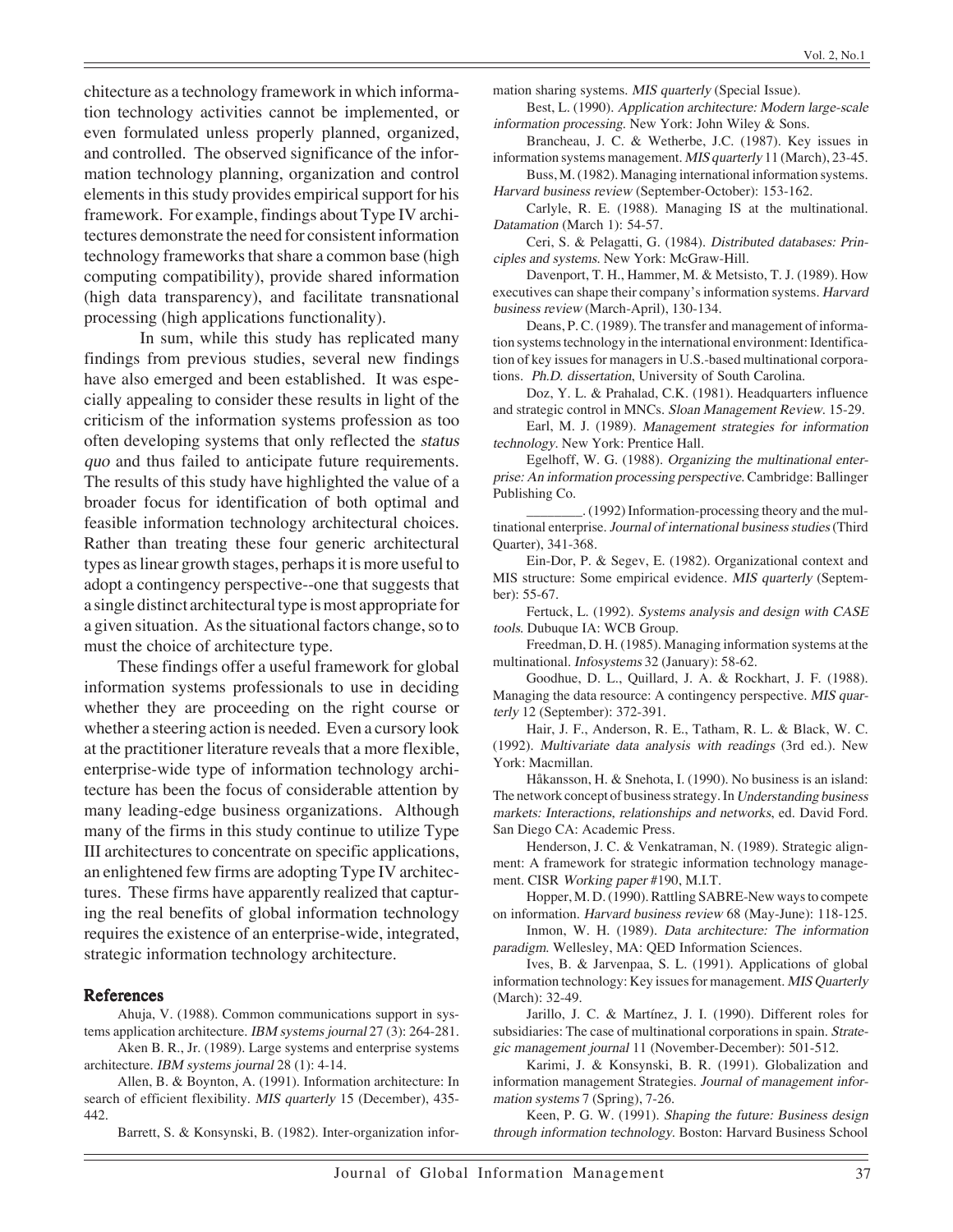Press.

Kerlinger, F. N. (1964). Foundations of behavioral research. New York: Holt, Reinhart and Winston.

King, W. R. & Sethi, V. (1992). A framework for transnational systems. In The global issues of information technology management, ed. Shailendra Palvia, Prashant Palvia, and Ronald Zigli. Harrisburg, PA: Idea Group Publishing.

Langefors, B. & Sundgren, B. (1975). Information systems architecture, New York: Petrocelli-Charter.

Latham, R. W. (1990). Systems architecture: Identifying strategic strikes, Journal of systems management, 41 ( October), 28-30.

Lederer, A. & Sethi, V. (1991). Critical dimensions of strategic information systems planning. Decision Sciences Journal 22 (Winter): 104-119.

Li, E. Y. & Rogers, J. C. (1991). An information system profile of U.S. companies. Information and management 21 (August): 19- 36.

Lucas, H. C. Jr. (1991). Methodological issues in information systems research, In The information systems research challenge. Vol. 3. survey research methods. ed. Kenneth L. Kraemer, 273-285. Boston: Harvard Business School Press.

Madnick, S. E. (1991). The information technology platform, In M. S. Scott Morton (Ed.), The corporation of the 1990s: Information technology and organizational transformation, New York: Oxford University Press.

Mandell, S. L. (1975). Multinational corporate computerbased information systems and the parent-subsidiary interface. Unpublished doctoral dissertation, George Washington University.

Mandell, S. L. & Grubb, P. D. (1979). Survey of multinational corporate computer-based information systems. European journal of operational research (3): 359-367.

Mano, M. M. (1982). Computer system architecture, 2d ed. Engelwood Cliffs, NJ: Prentice Hall.

McFarlan, F. W. (1984). Information technology changes the way you compete. Harvard business review (May-June), 98-103.

Meador, J. G. (1990). Building a business information model. Journal of information systems management 7 (Fall): 42-47.

Moran, R. (1992). Information architecture: Anticipating the business. Informationweek (January 27), 70, 72.

Neo, B. S. (1991). Information technology and global competition. Information and management 20 (March), 151-160.

Nolan, R. (1979). Managing crises in data processing. Harvard business review. 57 (2), 115-126.

Pantages, A. (1989). The right IS chemistry. Datamation (August 15): 61-62.

Reck, R. H. (1991). The shock of going global. Datamation 35 (August 1): 67-69.

Roberts, R. & Hickling, A. (1989). Computer integrated man-

agement? Multinational business 2 (Summer): 18-25.

Roche, E. M. (1992). Managing information technology in multinational corporations, New York: Macmillan.

Runge, D. A. (1988). Winning with telecommunications: An approach for corporate strategists. Washington D.C.: ICIT Press.

Sankar, C., Apte, U. & Palvia, P. (1993). Global information architectures: Alternatives and tradeoffs. International Journal of Information Management 13, 84-93.

Selig, G. J. (1983). Strategic planning for information resource management: A multinational perspective. Ph.D. dissertation, Pace University.

Senn, J. A. (1989). Information systems strategies: Debunking the myths of strategic information systems. Business 39 (October-December): 43-47.

Spencer, R. A. (1985). Information architecture. Journal of systems management 36 (November): 34-41.

Steinbart, P. J. & Nath, R. (1992). Problems and issues in the management of international data communications networks: The experiences of american companies. MIS Quarterly 6 (March): 55- 76.

Sullivan, C. H., Jr. (1982). Rethinking computer systems architecture. Computerworld extra XVI (November 17), 5-10.

Sullivan, D. (1988). Strategy and structure in the multinational corporation: The view of the european regional subsidiary of american firms. Ph.D. dissertation College of Business Administration, University of South Carolina.

Sung, T. (1988). Impact of information technology on organizational structure: A control perspective. Ph.D. dissertation University of Texas at Austin.

Targowski, A. (1990). The Architecture and planning of enterprise-wide information management systems. Harrisburg, PA: Idea Group Publishing.

Trippi, R. & Salameh, T. (1989). Strategic information systems: Current research issues. Journal of information systems management 6 (Summer): 30-35.

Venkatraman, N. (1991). IT-induced business reconfiguration. In The corporation of the 1990s: Information technology and organizational transformation, Michael S. Scott Morton ed. New York: Oxford University Press.

Venkatraman, N. & Grant, J. (1986). Construct measurement in organizational strategy research: A critique and proposal. Academy of management review 11 (1) 71-87.

World Trade Academy Press. (1991). Directory of american firms operating in foreign countries. 12th ed. New York: Uniworld Business Publications.

Zachman, J. (1987). A framework for information systems architecture. IBM systems journal 26 (3): 276-292.

Rick Gibson received his Ph.D. in Information Systems from the University of Maryland at College Park in 1992. His four years of teaching in Italy, Germany, Belgium, Korea, Japan, and the Philippines provided the impetus for adopting a global perspective regarding information systems. Related research interests include the evolutionary internationalization of the information systems curriculum and the revolutionary application of chaos theory to information systems development.